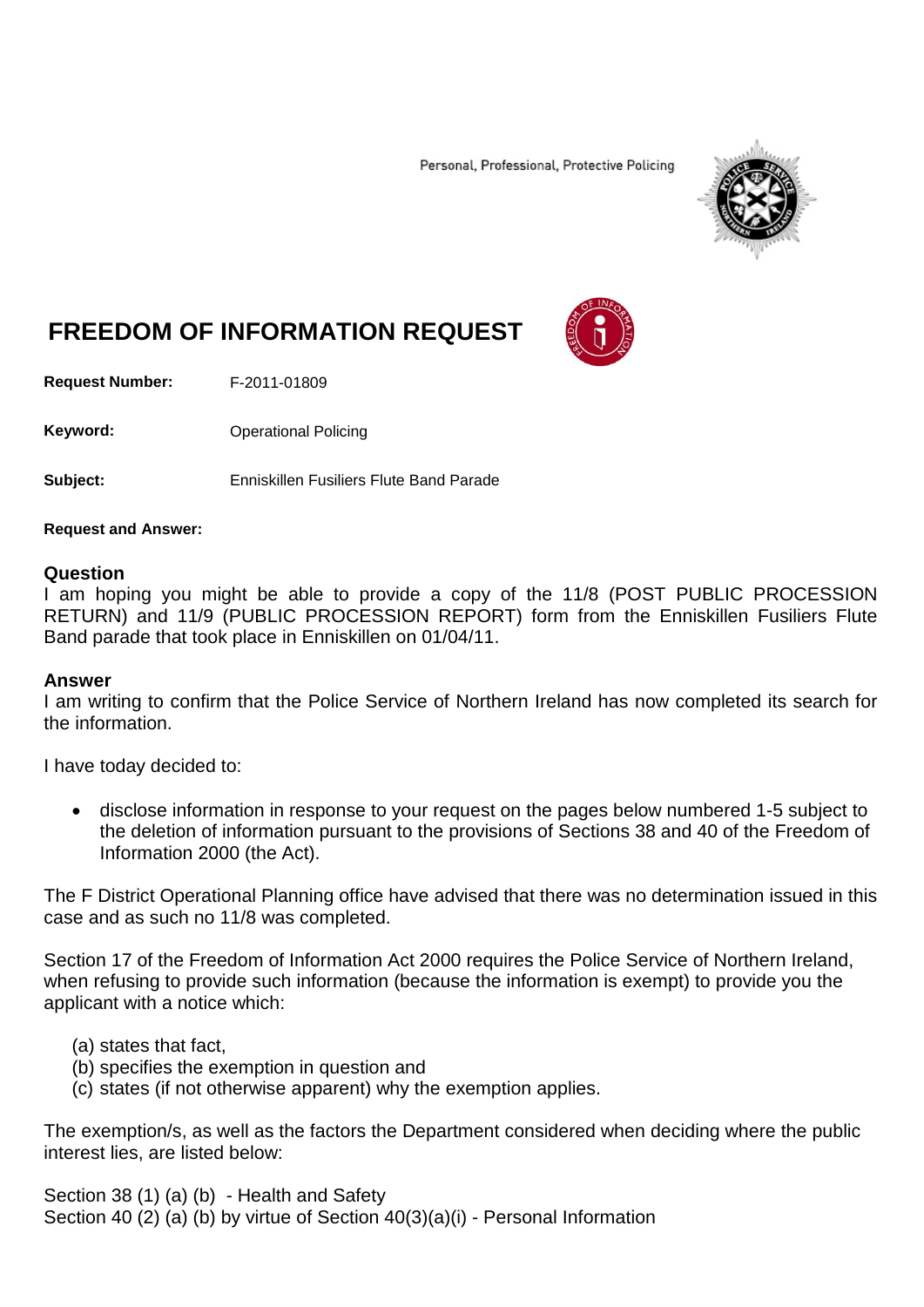**Section 38 Health and Safety** is a prejudiced based exemption which means that the PSNI must demonstrate that it is satisfied that to release the information would be likely to endanger the physical or mental health of any individual.

It is also a qualified exemption which means that the PSNI must consider the balance of the public interest in releasing the information against the public interest in withholding it.

A summary of the Harm and Public Interest considerations for Section 38 is provided below:

## **Harm Test - Section 38**

Disclosure of the names of persons in various roles within PSNI could put these individuals at risk and impact on their safety. The Service is currently under threat from terrorists and releasing names of personnel could assist these terrorists in targeting individuals. In the last year police officers have been targeted on several occasions with under car booby trap devices. The Independent Monitoring Commission (IMC) in its 23<sup>rd</sup> report have stated that the Real IRA and the Continuity IRA were continuing to recruit and train members, acquire weapons and target potential victims, with police officers the main focus of their activities.

# **Public Interest Test**

# Factors Favouring Release

Releasing the information would promote openness and transparency. When information disclosed relates directly to the efficiency and effectiveness of the service or its officers; in this case when referring to how the PSNI deal with policing of parades, the proper allocation of resources is a matter that the Service should hold up to public scrutiny to enhance accountability and justification.

## Factors Favouring Retention

Releasing the names of persons who work within the PSNI into the public domain would assist terrorists and criminal elements to carry out attacks on these persons.

Release of this information would be likely to place at risk the lives of officers and the public. This is because the detailed information in question would be useful to terrorists planning to carry out attacks on police, which have in the past been known to be indiscriminate in nature, therefore endangering unsuspecting bystanders in addition to the intended target.

## Decision

I have determined that the release of names of personnel into the public domain would not be in the public interest. The service is currently under severe threat from terrorists and disclosure of this information has the potential to assist those criminal elements seeking to carry out attacks against police officers and police premises. The safety of individuals is of paramount importance and the PSNI will not divulge any information which could put lives at risk.

**Section 40 Personal information** is an absolute exemption which means there is no requirement on the Public Authority to consider whether there is a public interest in disclosure. This is so because personal data is governed by other law (The Data Protection Act 1998).

To answer your request would require me to release personal details about individuals other than the applicant. The names of police officers could be used in conjunction with other information which may already be in the public domain or which may become available in the future to compromise their security. The PSNI have a duty of care to ensure the safety of police officers. A release under the Freedom of Information Act is considered to be a release to the public at large. This would be a breach of the Data Protection Act and is catered for within Freedom of Information by the exemptions under Section 40(2) as outlined below.

All requests made under FOIA are applicant blind. A request must be treated as such and a public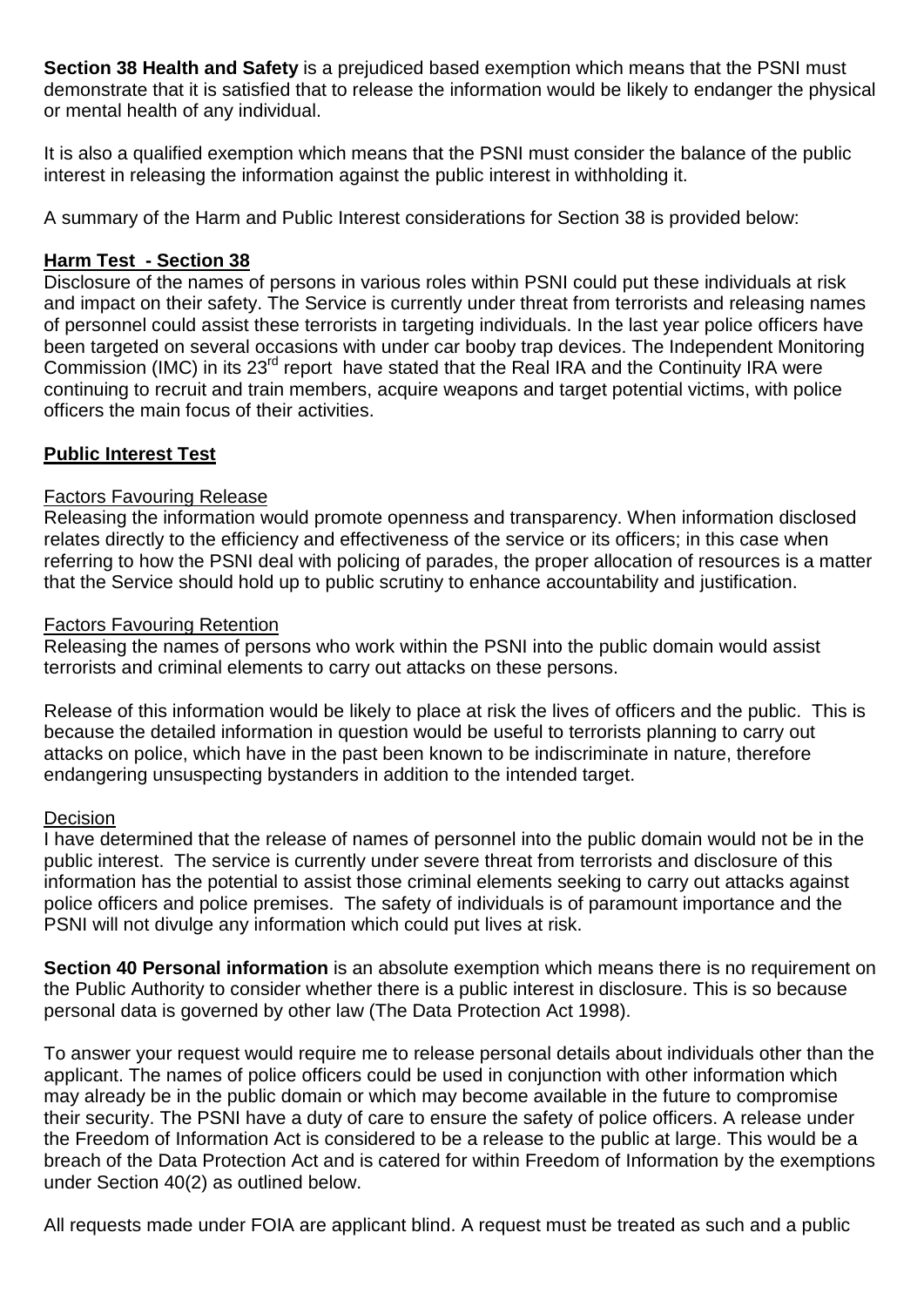authority will always view any disclosure as into the public domain and not just to an individual.

Personal Data is regulated under the principles of the Data Protection Act 1998 and when information contains personal data about a third party it can only be released if disclosure would not breach any of the data protection principles.

Principle 1 is that personal data must only be processed lawfully and fairly.

Members of staff are entitled to protection under the Data Protection Act 1998. The Service would be failing in its lawful duty were it to breach the Data Protection Act in order to furnish a disclosure under the Freedom of Information Act 2000. The Service has a duty to protect the personal data of all individuals. Therefore, in all the circumstances of the case, the public interest in maintaining the exemption outweighs the public interest in disclosing the information.

If you have any queries regarding your request or the decision please do not hesitate to contact me on 028 9070 0164. When contacting the Freedom of Information Team, please quote the reference number listed at the beginning of this letter.

If you are dissatisfied in any way with the handling of your request, you have the right to request a review. You should do this as soon as possible, or in any case within two months of the date of issue of this letter. In the event that you require a review to be undertaken, you can do so by writing to the Head of Freedom of Information, PSNI Headquarters, 65 Knock Road, Belfast, BT5 6LE or by emailing [foi@psni.pnn.police.uk.](mailto:foi@psni.pnn.police.uk)

If following an internal review, carried out by an independent decision maker, you were to remain dissatisfied in any way with the handling of the request you may make a complaint, under Section 50 of the Freedom of Information Act, to the Information Commissioner's Office and ask that they investigate whether the PSNI has complied with the terms of the Freedom of Information Act. You can write to the Information Commissioner at Information Commissioner's Office, Wycliffe House, Water Lane, Wilmslow, Cheshire, SK9 5AF. In most circumstances the Information Commissioner will not investigate a complaint unless an internal review procedure has been carried out, however the Commissioner has the option to investigate the matter at his discretion.

Please be advised that PSNI replies under Freedom of Information may be released into the public domain via our website @ [www.psni.police.uk](http://www.psni.police.uk/)

Personal details in respect of your request have, where applicable, been removed to protect confidentiality.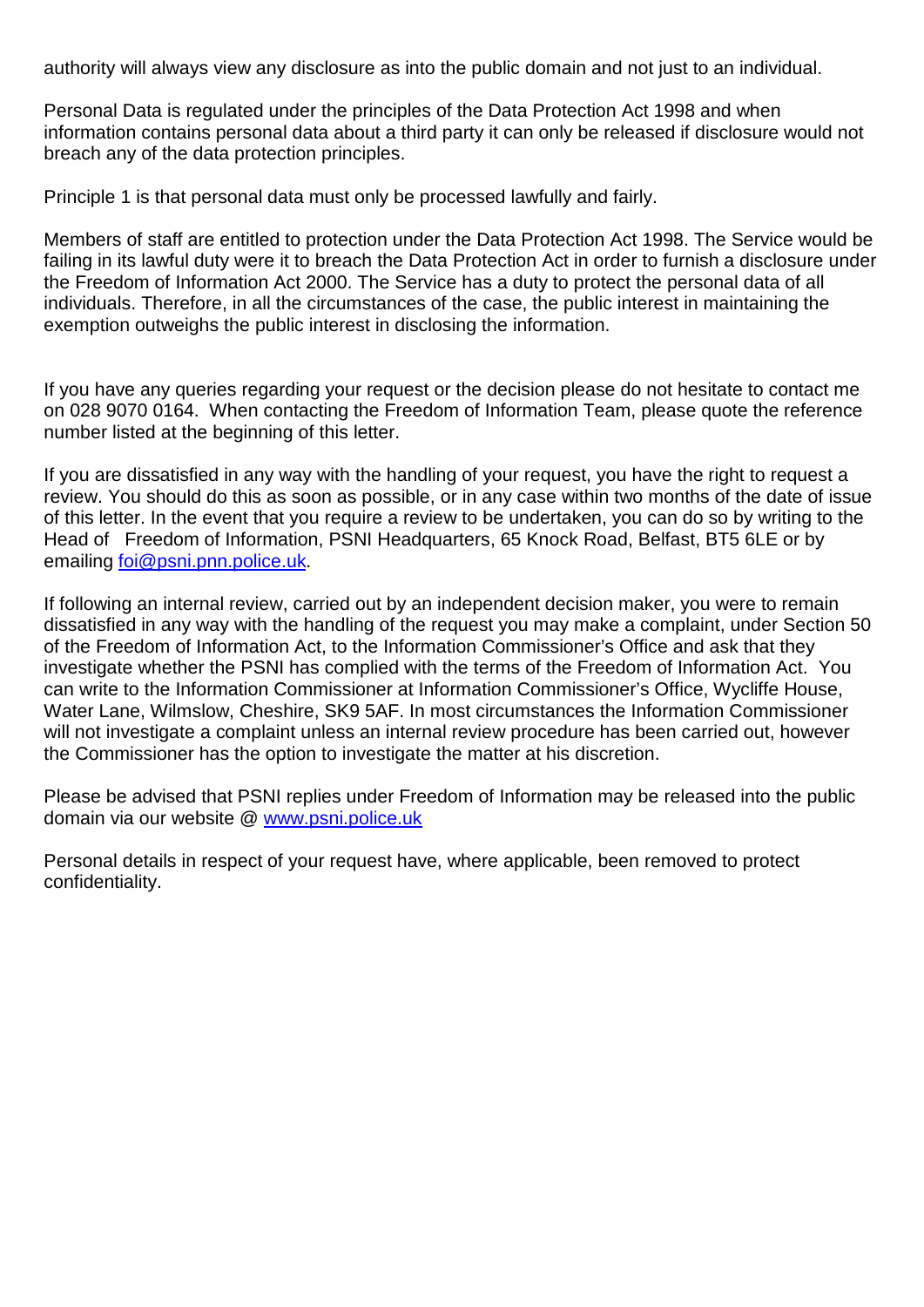

Making Northern Ireland Safer For Everyone Through Professional, Progressive Policing

# PUBLIC PROCESSION REPORT

| 1            | <b>Report on</b><br>(Name, Location and Date of Parade)                                                                                                                                                                                                                                                                                                                                                                                                               | Notified parade by Enniskillen Fusiliers Flute Band.<br>Enniskillen, Co Fermanagh.<br>Friday 1st April 2011 at 20.00 - 23.30 hrs.<br>Notified 23 bands invited.                                                                                           |
|--------------|-----------------------------------------------------------------------------------------------------------------------------------------------------------------------------------------------------------------------------------------------------------------------------------------------------------------------------------------------------------------------------------------------------------------------------------------------------------------------|-----------------------------------------------------------------------------------------------------------------------------------------------------------------------------------------------------------------------------------------------------------|
| $\mathbf{2}$ | <b>DCU</b><br>(List affected DCUs in order parade enters)                                                                                                                                                                                                                                                                                                                                                                                                             | The parade will take place entirely within Enniskillen Town, which is part of<br>'F' District Command.                                                                                                                                                    |
| 3            | <b>Notified Parade Route</b><br>(Set out the notified route highlighting<br>variations specific to the parade if applicable.<br>A map should be attached where possible.)                                                                                                                                                                                                                                                                                             | The parade will assemble in Paget Lane Car Park and parade along<br>Wellington Road, Belmore Street, East Bridge Street, Townhall Street, High<br>Street, Church Street, Darling Street, Wesley Street and Wellington Road<br>back to Paget Lane Car Park |
| 4            | <b>Recent Parading History</b><br>(A factual synopsis of sensitive parades at this<br>venue for last 2/3 years should be given.<br>Where there has been significant disorder or<br>protests in a particular area this should be<br>quoted. Human rights implications of previous<br>police strategies should be included. Great<br>depth of detail is not required. Reference<br>should be made to other evidence that is<br>available - for example, video footage.) | There have been no parades held by this band in Enniskillen. This is the<br>first parade held by this band.<br>The history of all other parades in Enniskillen Town has been that there<br>have been no problems at any others parades in the town.       |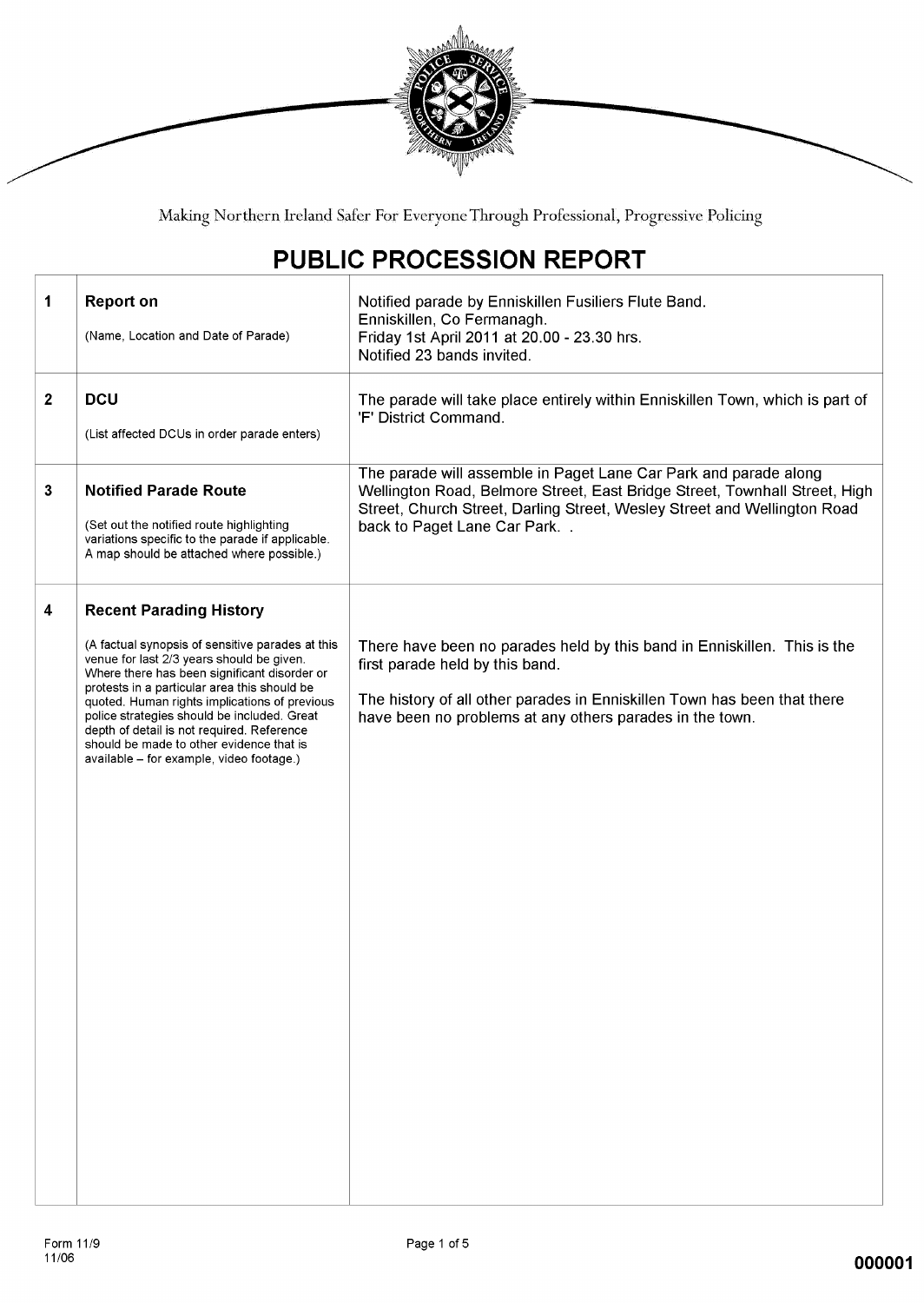| 5<br>6 | <b>Compliance with The Codes of</b><br><b>Conduct</b><br>(The Parades Commission has issued a Code<br>of Conduct for parade and protest organisers,<br>copies of which have been distributed within<br>the Police Service of Northern Ireland, Clear<br>breaches of the Code on previous occasions<br>should be included here.)<br><b>Public Disorder or Damage to</b> | The Organisers of the parade have been involved with other parades held<br>in Enniskillen and have on these occasions complied with all aspects of the<br>Codes of Conduct.                                                                                                                                                                                                                        |
|--------|------------------------------------------------------------------------------------------------------------------------------------------------------------------------------------------------------------------------------------------------------------------------------------------------------------------------------------------------------------------------|----------------------------------------------------------------------------------------------------------------------------------------------------------------------------------------------------------------------------------------------------------------------------------------------------------------------------------------------------------------------------------------------------|
|        | Property which has occurred<br>previously<br>(This part must include details of factors that<br>the Parades Commission must take into<br>account when making their determination.<br>Actions which infringed the law by those<br>parading or protesting, must be included under<br>the two subheadings.)                                                               | <b>Parade participants</b>                                                                                                                                                                                                                                                                                                                                                                         |
|        | (Parades - the extent to which participants<br>gave rise to the disorder or damage to<br>property and the likelihood that the behaviour<br>of participants directly caused or led to the<br>disorder. Numbers of participants and details<br>of arrests/prosecutions should be quoted.                                                                                 | There have been no instances of disorderliness or damage to property<br>associated with other parades in Enniskillen Town over the last few years.                                                                                                                                                                                                                                                 |
|        | (Protests – the extent to which the protesters<br>gave rise to the disorder or damage to<br>property and the likelihood that the behaviour<br>of protesters directly caused or led to the<br>disorder. Numbers of protesters and details of<br>arrests/prosecutions should be quoted.)                                                                                 | <b>Protestors</b><br>There have been no protests at any of the others parades that have taken<br>place in Enniskillen Town over the last number of years.                                                                                                                                                                                                                                          |
| 7      | <b>Community Impact Assessment</b><br>Impacts within the community should cover the<br>degree to which a parade or parades have<br>already caused or might cause division<br>between communities. Where pertinent historic<br>reasons exist why a parade is sensitive and if<br>relevant they should be included. Relevant<br>tension indicators should be quoted.)    | Band Parades in Enniskillen Town have caused little or no division within<br>the local community.                                                                                                                                                                                                                                                                                                  |
|        | (Disruption to the life of the community would<br>include adverse effects the procession would<br>cause to normal everyday life.)                                                                                                                                                                                                                                      | There is minimal impact in terms of disruption to traffic, or inconvenience to<br>the local community due to the fact that there is another route that can be<br>taken by residents or persons transiting the area. This is not a long<br>diversion route.<br>Shops within Enniskillen Town Centre close at approx 18.00 hrs any that<br>don't will have access along the backs of their premises. |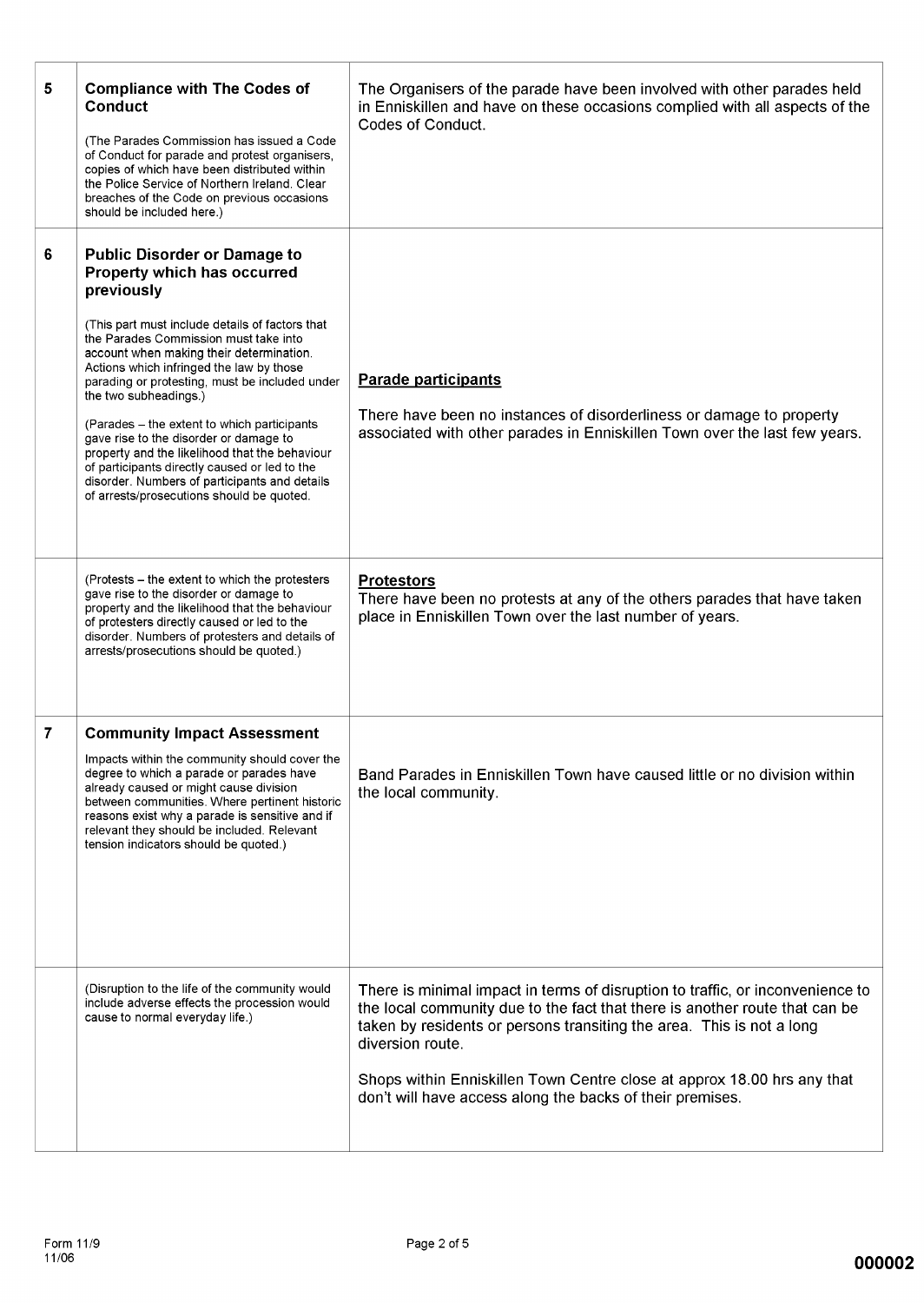| <b>Consider the Rights outlined</b><br>below and make a judged<br>assessment of how police<br>strategies might affect the rights<br>of individuals who may be<br>affected.                                                                                                                                                                                                                                                                                                                                                                                                                                                                                                                                                                                                                                                                                                                                                                                                                                                                                                                                     |                                                                                                                                                                                                                                                                                                                                                                                                                                                                                                                                                                                                                                                                                                             |
|----------------------------------------------------------------------------------------------------------------------------------------------------------------------------------------------------------------------------------------------------------------------------------------------------------------------------------------------------------------------------------------------------------------------------------------------------------------------------------------------------------------------------------------------------------------------------------------------------------------------------------------------------------------------------------------------------------------------------------------------------------------------------------------------------------------------------------------------------------------------------------------------------------------------------------------------------------------------------------------------------------------------------------------------------------------------------------------------------------------|-------------------------------------------------------------------------------------------------------------------------------------------------------------------------------------------------------------------------------------------------------------------------------------------------------------------------------------------------------------------------------------------------------------------------------------------------------------------------------------------------------------------------------------------------------------------------------------------------------------------------------------------------------------------------------------------------------------|
| <b>Police use of Force</b><br>Article 2 of the European Convention on<br>Human Rights (incorporated into UK Law<br>by the Human Rights Act 1998)<br>Individuals' right to life<br>Everyone's right to life shall be protected by<br>law. Deprivation of lift which results from the<br>use of force which is no more than absolutely<br>necessary for a specified purpose does not<br>contravene this Article.<br>Article 2, in general, concerns the use of lethal<br>or potentially lethal force.<br>Article 3 of the European Convention on<br>Human Rights (incorporated into UK law by<br>the Human Rights Act 1998)<br>No one shall be subjected to torture or to<br>inhuman or degrading treatment or<br>punishment.<br>Article 3, in general, concerns the use of non-<br>lethal force. It also extends to police tactics in<br>public order situations. Any use of force by the<br>police must be no greater than is made<br>necessary by the person's conduct. Non-lethal<br>force used by the police must be no greater<br>than reasonably necessary in the particular<br>circumstances of the case | <b>Article 2 Human Rights Act 1988</b><br>Police tactics will be graduated, proportionate and only used as necessary.<br>Minimum force will be used to achieve our objectives. Policing intentions<br>will be:<br>To uphold any determination that may be issued by the<br>Commission with regard to the parade and its permitted route<br>To facilitate any peaceful and legitimate protest, by those opposed<br>to it.<br><b>Article 3 Human Rights Act 1988</b><br>If disturbances do arise police may need to create physical separation of<br>opposing groups. The use of this tactic may be considered necessary;<br>however it will be proportionate to the situation and to the policing objective. |
| Article 5 of the European Convention on<br>Human Rights (incorporated into UK law by<br>the Human Rights Act 1998)<br>Individuals' right to liberty.<br>This will cover issues such as detentions and<br>arrests.<br>It also covers the wider issues of restricting<br>individual's freedom of movement by creating<br>sterile zones etc.                                                                                                                                                                                                                                                                                                                                                                                                                                                                                                                                                                                                                                                                                                                                                                      | <b>Article 5 Human Rights Act 1998</b><br>Depending on the attitude/intentions of any protestors, police may be<br>required to create separation zones between protestors and parade<br>participants. Access to local housing developments will not be affected or<br>intentionally inhibited.<br>This right must be balanced against the mood and anticipated intentions of<br>the protest group. Our actions will be governed by our desire to protect life,<br>property, prevent crime and prevent breaches of the peace. The creation<br>of sterile separation areas (if necessary) will not be intended to inhibit<br>access to homes.                                                                 |
| Article 8 of the European Convention on<br>Human Rights (incorporated into UK law by<br>the Human Rights Act 1998)<br>Individuals' rights to respect for private and<br>family life.<br>Disallows interference by a public authority of<br>this right except as is in accordance with the<br>law and is necessary in the interests of<br>national security, public safety, economic well<br>being of the country, prevention of disorder<br>and crime, protection of health and morals or<br>the protection of rights and freedoms of others.                                                                                                                                                                                                                                                                                                                                                                                                                                                                                                                                                                  | <b>Article 8 Human Rights Act 1998</b><br>This right must be balanced against the mood and anticipated intentions of<br>the protest group. Our actions will be governed by our desire to protect life,<br>property, prevent crime and prevent breaches of the peace. The creation<br>of sterile separation areas (if necessary) will not be intended to inhibit<br>access to homes.<br>If disorder is likely or anticipated, police evidence gathering teams will be<br>deployed to gather best evidence for prosecution purposes. These tactics<br>are proportionate, legal and necessary if public order problems arise, or<br>might be anticipated.                                                      |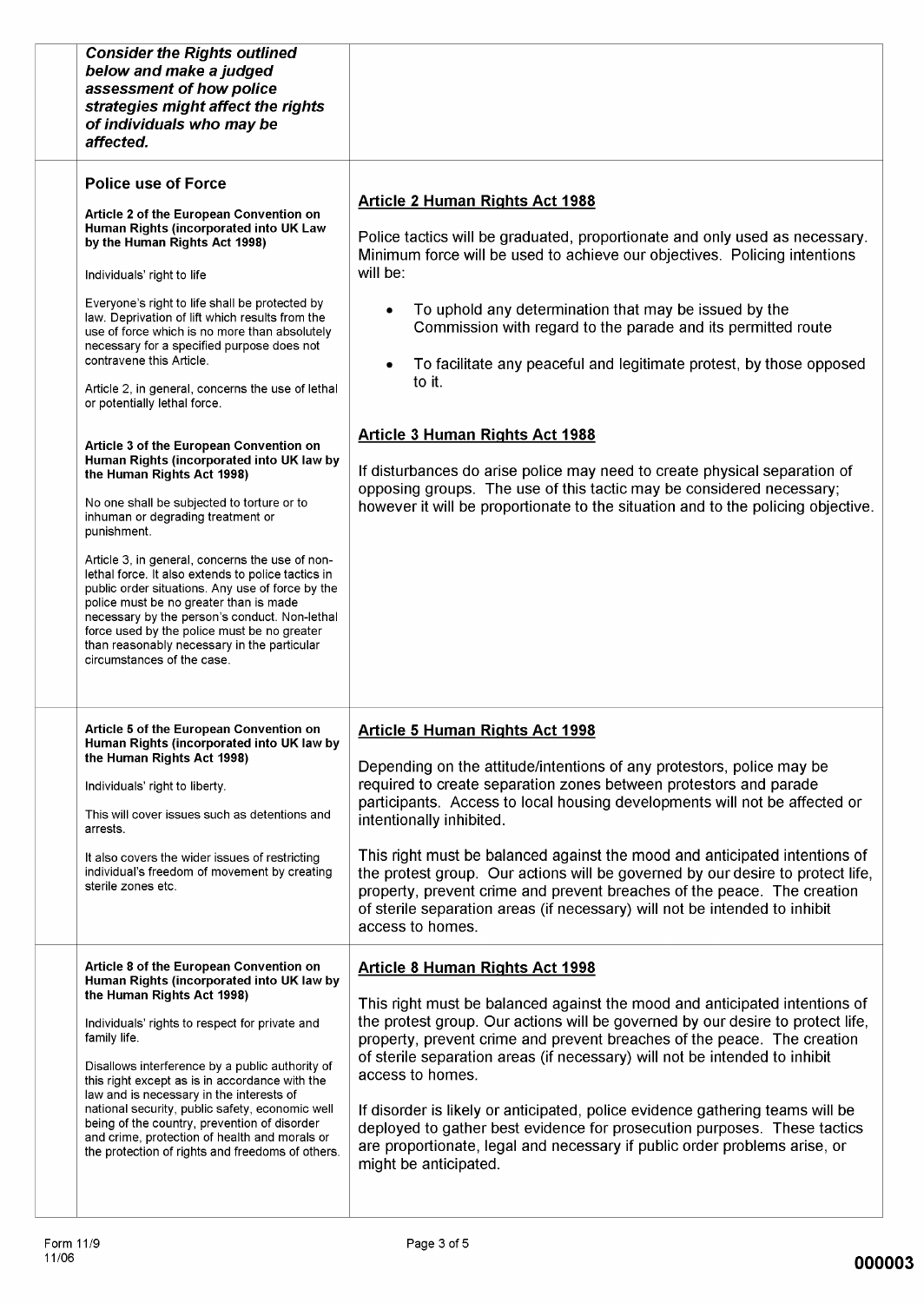| Article 9 of the European Convention on<br>Human Rights (incorporated into UK law by<br>the Human Rights Act 1998)<br>Right to freedom of thought, conscience and<br>religion.<br>Gives individuals freedom to manifest religion<br>in worship, teaching, practice and observance.<br>Limitations prescribed by law only by interests<br>of public safety, public order, health or morals<br>or for protection of rights and freedoms of<br>others.                                                                                                                                                                                                                                                                                                                                                                 | <b>Article 9 Human Rights Act 1988</b><br>Those wishing to attend worship will not be inhibited. Local police as part<br>of the Community Impact Assessment will consult local clergy prior to the<br>parade.<br>Attempts are currently being made to contact local clergy.                                                                                                                                                                                                                                                                                 |
|---------------------------------------------------------------------------------------------------------------------------------------------------------------------------------------------------------------------------------------------------------------------------------------------------------------------------------------------------------------------------------------------------------------------------------------------------------------------------------------------------------------------------------------------------------------------------------------------------------------------------------------------------------------------------------------------------------------------------------------------------------------------------------------------------------------------|-------------------------------------------------------------------------------------------------------------------------------------------------------------------------------------------------------------------------------------------------------------------------------------------------------------------------------------------------------------------------------------------------------------------------------------------------------------------------------------------------------------------------------------------------------------|
| Article 10 of the European Convention on<br>Human Rights (incorporated into UK Law<br>by the Human Rights Act 1998)<br>Right to freedom of expression.<br>Freedom to hold opinions and to receive or<br>impart information and ideas without<br>interference by public authorities and<br>regardless of frontiers. The exercise of these<br>freedoms, since they carry duty and<br>responsibility, may be limited as prescribed by<br>law and necessary in a democratic society in<br>the interests of national security, territorial<br>integrity, public safety, prevention of disorder<br>and crime, protection of health or morals,<br>protection of the reputation or rights of others,<br>preventing disclosure of confidential<br>information or to maintain the authority and<br>impartiality of judiciary. | <b>Article 10 Human Rights Act 1998</b><br>If a determination is made by the Commission, police will have to balance<br>the rights of both groups, against our overarching duty to protect life,<br>prevent crime and uphold the peace. If a legitimate and peaceful protest<br>arises, police will facilitate this, however if the protest becomes unruly and<br>the peace is threatened, police may need to create separation zones<br>between the groups, in order to preserve the peace and to prevent the<br>Commission of public order type offences. |
| Article 11 of the European Convention on<br>Human Rights (incorporated into UK law by<br>the Human Rights Act 1998)<br>Right to freedom of assembly and association.<br>Everyone has the right to freedom of peaceful<br>assembly and association with others.<br>Can only be restricted as prescribed by law<br>and as are necessary in a democratic society<br>in the interests of national security, public<br>safety, prevention of disorder or crime,<br>protection of health or morals or for the<br>protection of the rights or freedoms of others.<br>This shall not prevent the imposition of lawful<br>restrictions on the exercise of these rights by<br>members of the armed forces, the police or the<br>administration of the State.                                                                  | <b>Article 11 Human Rights Act 1998</b><br>If assembled protestors are peaceful, no difficulties should be encountered,<br>however if the intent of those opposed to the parade is to inflame or<br>provoke, we could not allow them freedom to intermingle with the Orange<br>Order crowd as this would undoubtedly lead to problems and a potential for<br>breaches of the peace. Police will facilitate peaceful and legitimate protest.<br>Sterile separations zones will be considered and created if necessary.                                       |
| Article 14 of the European Convention on<br>Human Rights (incorporated into UK law by<br>the Human Rights Act 1998)<br>Prohibition of discrimination.<br>All the rights and freedoms in the Convention<br>shall be enjoyed without discrimination on any<br>grounds such as sex, race, colour, language,<br>religion, political or other opinion, natural or<br>social origin, association with a national<br>minority, property, birth or other status.                                                                                                                                                                                                                                                                                                                                                            | <b>Article 14 Human Rights Act 1998</b><br>All rights are qualified and must be balanced against the rights of others.<br>Police intentions will be to uphold the decision/determination of the<br>Commission. If a protest occurs and it is lawful/peaceful, police actions will<br>be proportionate and appropriate to the circumstances.                                                                                                                                                                                                                 |